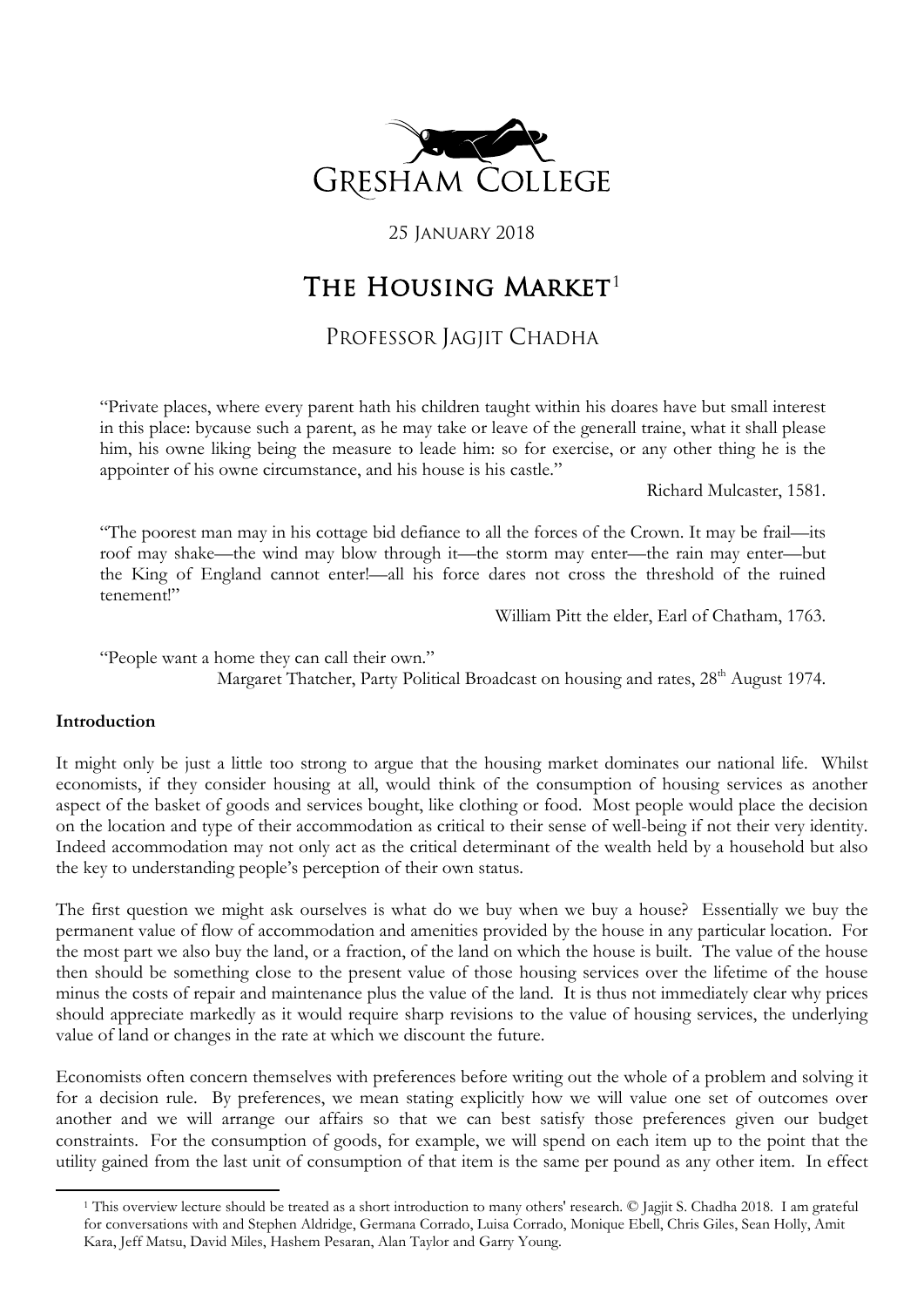

we are ensuring that marginal utility per pound is equal across all items. A good for whom we place a higher preference might be one to which we devote a considerably higher fraction of our income. And indeed as far as household expenditure is concerned we have increased the share of our expenditure on housing (including expenses such as mortgage interest, rent, council tax and maintenance) from 9% in 1957 to 18% by 2016. We have similarly increased our expenditure on leisure goods and services from 8% in 1968 to 19% in 2016 (Tetlow, 2018). Taken together these seem to imply a society more geared to consuming local amenities and leisure than in the immediate post-war period, and so bearing higher house prices.

A supporting observation is that number of households who are owner occupiers has grown dramatically. There were just under 12mn in 1980 and this peaked at just over 18mn in 2008. And although the fraction of householders who were homeowners peaked at around 70% in the early noughties and declined to some 62% by 2014, the increase in home ownership almost directly offset the scale of local authority housing provision over the same period. Since the early part of this century there has though been an increase in those privately renting and from housing associations.

The housing problem, if there is one, results primarily from a revealed preference to spend income on housing and related services and to own our own homes. Let us delve a little into some of the resulting outcomes for the housing market.

#### **Asset Price Performance**

Economists are mostly concerned with the evolution of prices and quantities in a market and if we for a moment hold the quantity of land as fixed, which is not an obvious assumption as you may think. The secular rise in house prices is quite remarkable. It is no simply matter to construct a house price index but it would appear that the representative housing unit increased some six-fold relative to the price of consumption goods, since the end of the WW2, compared to some three-fold increase in equities. At least at face value the purchases seem to have offered a good return.

The purchase of housing is typically a leveraged purchase where the purchaser borrows a large fraction of the underlying price and places limited amount of equity into the asset. As with all leveraged buy-outs, this type of purchase allows a much higher return on equity than an outright purchase. It does though mean that the purchaser faces the possibility of losing all their equity if the purchase is made just prior to a period of price falls and the lender of the balance takes the risk of not being repaid but also of bearing the costs of liquidation should the borrower walk away from the property. Fortunately in the UK defaults have remained low, even after the financial crisis with less than 0.5% of homes owned being repossessed, which is itself considerably fewer than in the early 1990s.

In my Gresham lectures of 2016-7 I compared the return on equities, bonds, and housing over a 40 year period. I repeat the exercise for a ten year investor, who saves every year for 10 years, perhaps to get enough money together for a deposit on a house. The exercise here is to save a set amount every year for 10 years in one of the three assets and see whether at the end of 10 years the returns from one asset dominates. The key line is at one, which is the breakeven point. As we might expect the returns from equities show the highest variance, occasionally crossing the break-even line but at no point does 10-year investment in housing or bonds show a loss. So even if we are building up savings in the short run, housing may offer quite a good bargain. But, of course, housing is the one asset that we cannot very easily invest in little units alone.

One way we might therefore be able to smooth this process when we buy or when we want to downsize is to develop further the market for equity participation in home ownership (see Miles, 2015). Such a market will allow the part-liquidation of assets, earlier house purchase and also limit the risks faced by house buyers and lenders. Such schemes are available with some employers and with the government for new homes through Help to Buy, which is responsible for some 3% of all residential transactions but over 30% of new build transactions.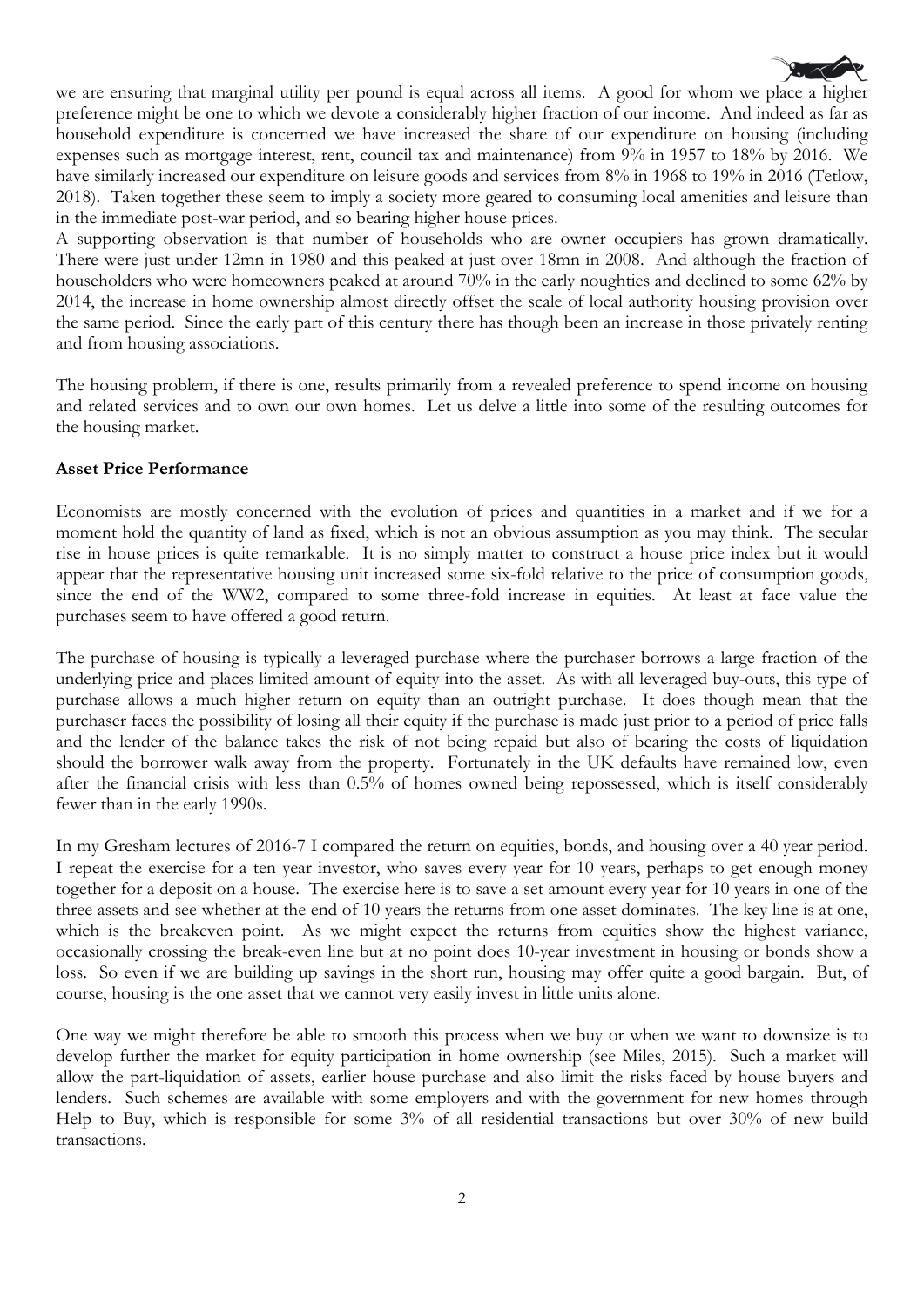## **Financial Amplification**



In a series of relaxations of credit conditions since the Radcliffe Report of 1959, lending conditions until the financial crisis of 2007/8 were progressively eased. Indeed we can observe that both household credit and lending to private non-bank financial corporations not only moved in a synchronised manner but also in a manner that may have acted to amplify rather than attenuate the cycle. As the economy expands, lending conditions tend to ease and so shifts in supply will tend to encourage more loans and investments to occur (see Chadha, Corrado and Qi, 2010).

But as well as the business cycle, we can also observe at the secular level a large increase in the quantity of loans secured on dwellings relative to household income. This growth might imply both some suppression in the past but also perhaps some excessive levels of growth in the more recent path, particularly as banks replaced building societies as the main providers of mortgages. The increase in the stock of loans represents both the preference for holding housing but also the extent to which housing represents a leveraged form of accumulating assets.

The financial crisis saw the introduction of MPIs that both ration the availability of loans to risky households but can in principle be used to offset the cyclical tendency of the financial sector to amplify the business cycle. The hope here is that the overall quantum of risk from this sector will be limited but the actual availability of loans will not impinge too greatly on the plans of households. It seems inevitable that such controls may tend to bear down on the marginal borrower who is more likely to have lower income, less equity to lay down and may come to the labour market with lower levels of human capital. So unless we are very careful such policies may introduce more inequality as poorer households will be unable to access the purchase of leveraged assets.

## **Regional Issues**

We can examine another aspect of inequality by looking at house prices across the English regions. In 2004 the average house price in the North East was just under  $\ell$ 100,000 and it is now around  $\ell$ 128,000, which implies an annual rate of return of around 2%. Over the same period, the average house in London has gone from  $f(219,000)$  to  $f(482,000)$ , which is an annual rate of return of some 6%. This relative rate of return is a huge divergence. And means that the average dwelling in London is worth some 3.5 to 4 times that of found in the North East. A less disturbing but similar story emerges if we compare the South with, very broadly speaking, the North with a ratio of around 2 units for one.

These differences in price might be equilibrium phenomenon with the value of amenities increasing at a much faster rate in the South. And it might be that travel is so costly in terms of finance, energy and time that the premium has multiplied (Miles and Sefton, 2017). What would help the equalisation of prices would be creation of more nodes to challenge London's pre-eminence, as would the relaxation of planning restrictions around London.

#### **Supply and Affordability**

If we aggregate the housing market back up again. We can start to assess the question of affordability. The rapid increase in wages after WW2 rapidly increased the affordability of housing to a level at which it remained from the mid-1950s to the mid-1990s. The house price booms of the 1970s and the 1980s quickly petered out. The subsequent doubling of house prices relative to weekly earnings has been a surprise. Essentially since 1997, house prices have become twice as expensive relative to incomes. We can start to combine our preferences with the supply.

And if we compare the increase in housing supply with the increase in the population (which we can assume is exogenous). Using housebuilding completions as the measure of supply this shows a ratio of 0.46 for England as a whole, over the period 1991 to 2014, with the range varying from 0.31 in London to 0.66 in the North West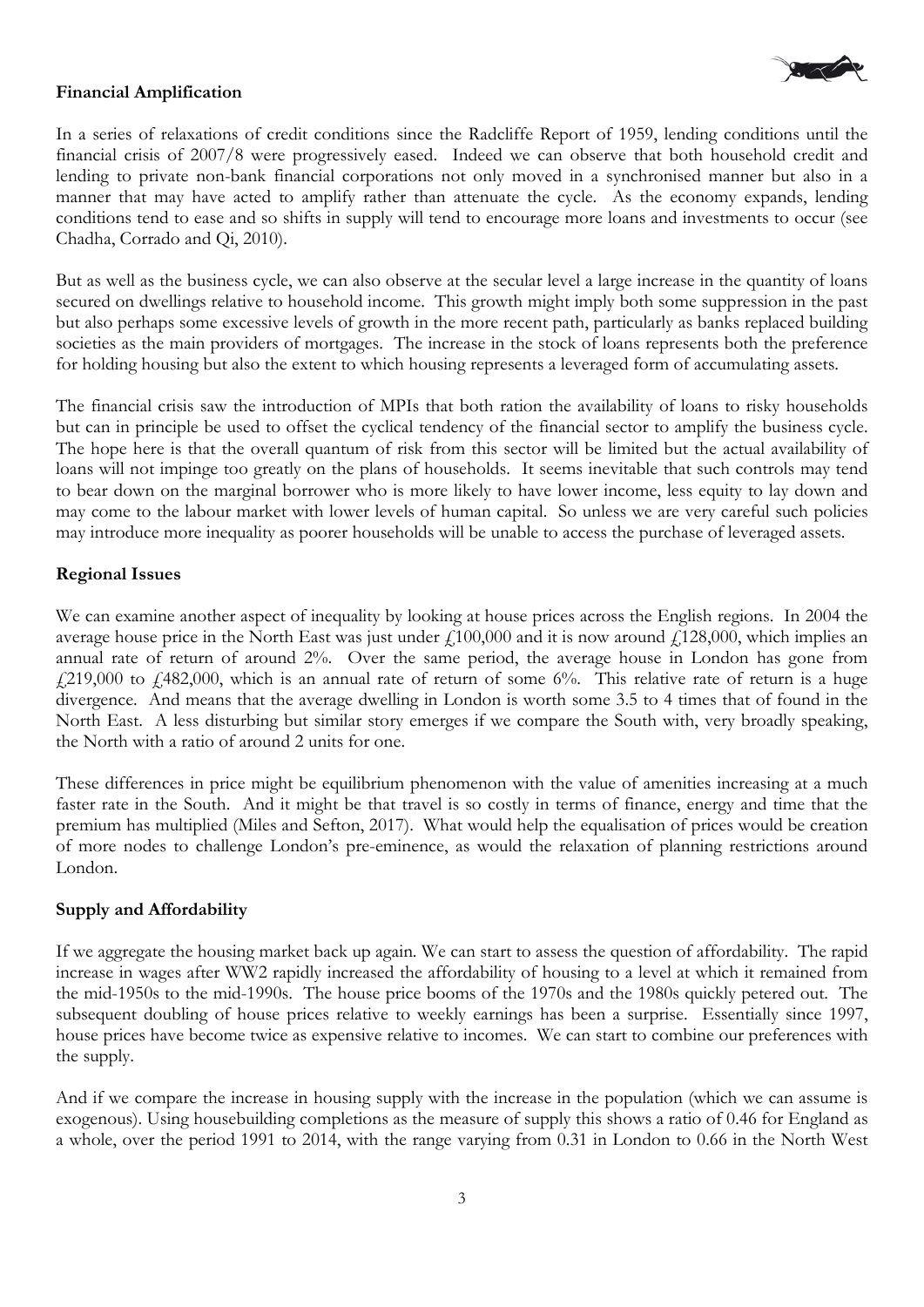

and 0.9 in the North East. In other words, housing supply has been particularly constrained in the London and the South East where house price increases have been highest.<sup>[2](#page-3-0)</sup>

There is much we can do on supply. Only around 10.6% of land in England is classified as urban and only 2% has buildings on it according to the National Ecosystem Assessment in 2011. There is also considerable brownfield land that could be used for housing. And if we release 0.3% of total Green Belt land (which covers 13% of England's land area), specifically in London it would provide space for approximately not far off 200,000 homes.

#### **A Vehicle for Savings**

So we are left with an economy in which some 2.5 times GDP is held as real estate by households at just under 50% of overall household wealth. That wealth is concentrated in older hands. It may not all be wealth and may simply increase wealth for holders of assets at the expense of those who wish to buy it. It is difficult I understand why changes in the value of the housing stock represent net worth in economy when there are households looking to enter the market at the same time. My presentation outlines a simple example illustrating this point.

That said once households are on the housing ladder then it seems to provide a suitable way of escalating savings. And the increase in house prices along with wider house ownership has actually stabilised wealth inequality at levels far below where they were for most of the 20<sup>th</sup> century. A positive possibility is that with inheritance more wealth with cascade to younger generations and the picture will improve but a more malign possibility is that the young will simply have to wait too long and this will materially affect life chances. Again facilitating the distribution of equity might well help.

#### **Concluding Remarks**

<span id="page-3-0"></span>**.** 

The housing market in the UK is not far off a national obsession. But it would seem to have been the case for several hundred years. One inference is that we seem to have a national preference for our housing stock. In the last 60 years we have increased the share of consumption we devote to housing services from under 10% to nearer 20%. This preference is reflected in high prices, the overall value of the housing stock is some  $f$ ,7tn and around 3.5 times national income.

We tend to treat housing as a composite asset and consumption good rather than just consumption. And it has shown a remarkable performance in the UK as an asset class. It has regularly outstripped the all-share equity index. Accordingly, we hold a large fraction of household wealth in real estate rather than financial assets. It is questionable whether housing constitutes wealth in the sense that changes in prices represent claims on an income stream. But it seems to serve as a store of value.

The value of housing is high both relative to income and most other measures of historic affordability. But there is considerable regional heterogeneity in house prices. The rate of exchange between a house in London and in the North East, implies, at least, 1 for 3. Similarly the ratio of house prices in the South versus those in the North is in the order of 1:2. These prices differences are mirrored in the measures of regional productivity at the regional level and may imply that there are fundamental factors for the heterogeneity, with access to London explaining regional price patterns. But rather than an equilibrium outcome, the price dispersion may also be acting as a brake on factor mobility.

But there are some signs of an adjustment. The overall level of home ownership increased rapidly since the 1980s but peaked around the time of the financial crisis. The stock of secured lending similarly has fallen from a peak of nearly 120% of household income in 2008 to just over 100%. And the annual growth in such lending is remains well below its postwar growth rates. Various measure by the financial authorities known as macro-

<sup>2</sup> With thanks to Stephen Aldridge for making this point to me.